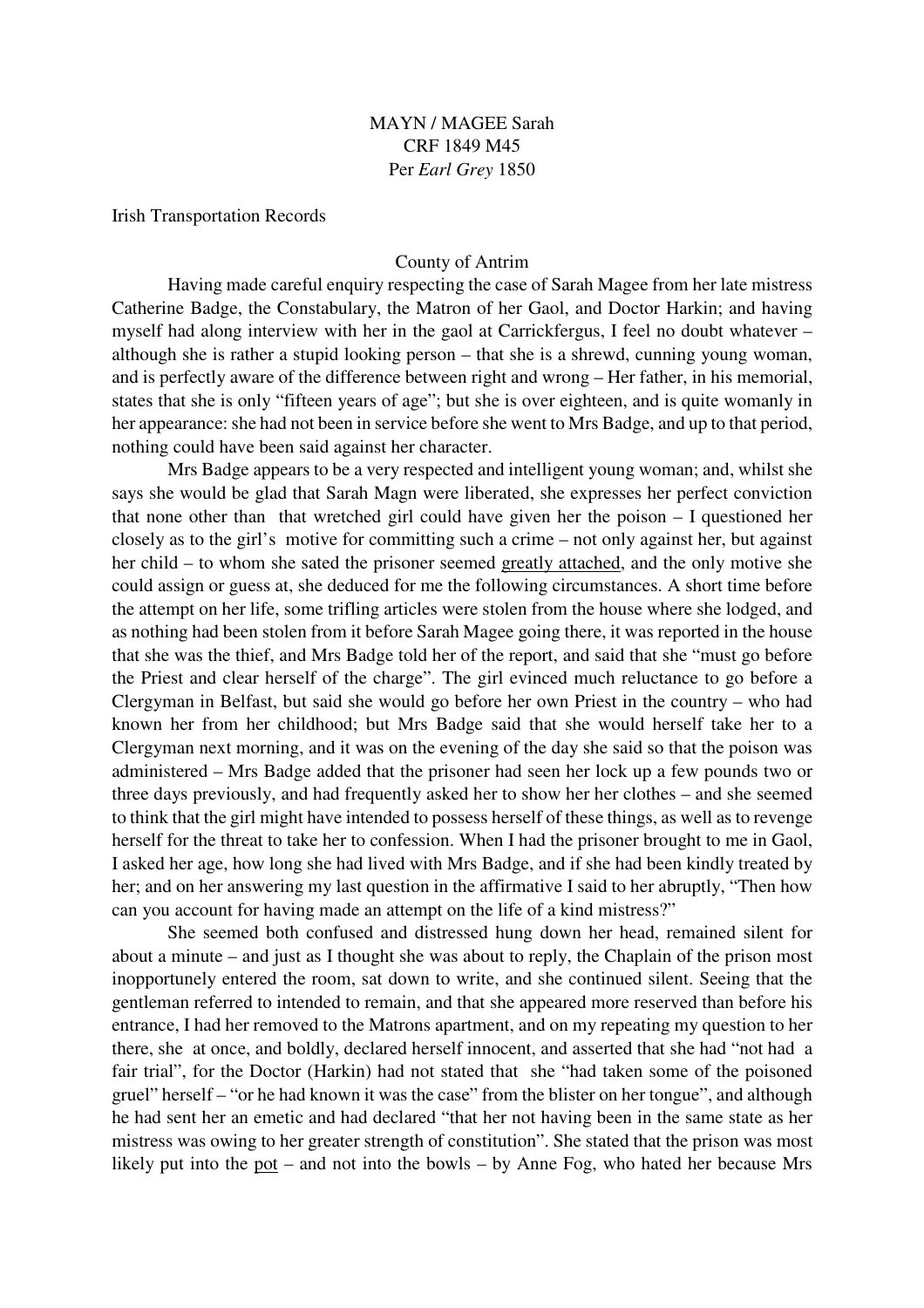Badge had made her some presents, and who therefore wished to get her blame for making her mistress sick, and she complained bitterly that she "had not been fairly identified by Mr Heyburn" – the apothecary who had sold her the poison – for he said when he first saw her that "he thought" she was the person who had bought the arsenic from him, and when he saw her again "he swore positively" that she was that person. Her quiet, self-possessed manner, and these observations, at once satisfied me that I was speaking to an intelligent person- in every way accountable for her acts; but as I thought - on a perusal of the Information and the evidence against her – that there had been much want of system in the chemical examination of the vessels alluded to, I determined to make what enquires, I could on the subject of her allegation, and especially as regarded her identification by Mr Heyburn – who is reported as given to intemperate habits, - and having made such enquiries, I am quite convinced that all her statements, in their essential points, are without any just foundation. Doctor Harkin has informed me that when he went to Mrs Badges, in the first instant, he was told that Sarah Magee had taken some of the poisoned gruel; that he "looked at her mouth and tongue which was perfectly healthy," but that, "as a precautionary measure," he sent her an emetic which he was informed she took very reluctantly – "knowing", as he said, "that she did not require it", and when it made her sick she went into the yard and discharged her stomach – which was all the inconvenience she suffered.

 She was not then suspected, but Anne Fog was, and on the latter's being shewn to Mr Heyburn, he immediately said that she was not the person who had purchased the arsenic from him; but he gave so accurate a description of the appearance and voice of the purchaser – being perfectly those of the then supposed patient, Sarah Magee – that the prisoner was brought into the room where he was much against her will – and he at once said, "That is the girl who bought the arsenic from me yesterday evening", upon which she observed "For what should I buy arsenic from you?" It is to be regretted that she was presented by herself to Mr Heyburn, but his previous description of her supports his personal identification of her, and his evidence is further strengthened by the fact that she out of her mistresses' house at the precise hour when the poison was sold, and by the additional fact - that she was near fainting when she saw him in Mrs Badges room. "The scrapings of the pot" were not analized (sic) by themselves as they should have been, and from the manner which the other vessels and their contents had been tossed about and mixed together, it must have been impossible to distinguish the vessel used by the mistress from that used by the maids; but notwithstanding the absence of due process in the matter, it is quite manifest that one bowl was free from poison, or, according to Doctor Harkins opinion, Sarah Magee must have suffered at least in an equal degree with Mrs badge, - as he says that, "No amount of constitutional strength could have enabled her to conquer the effects of such a dose as the other had taken – without medical assistance." From the importance and unusual features of this case, I have felt it my duty to enter into it fully, and I trust that my desire to convey all necessary information respecting it, and to shew the grounds of my own conclusion on the subject, will plead my apology for the prolixity of this report.

> Wm S. Tracey R.M. Belfast December1/1849

\*\*\*\*

Mr Tracey is requested to make particular enquiry as to the character of Sarah Magee & whether anything has since come to this or to the knowledge of the Constabulary which could in any way give a clue to this unconscionable transaction.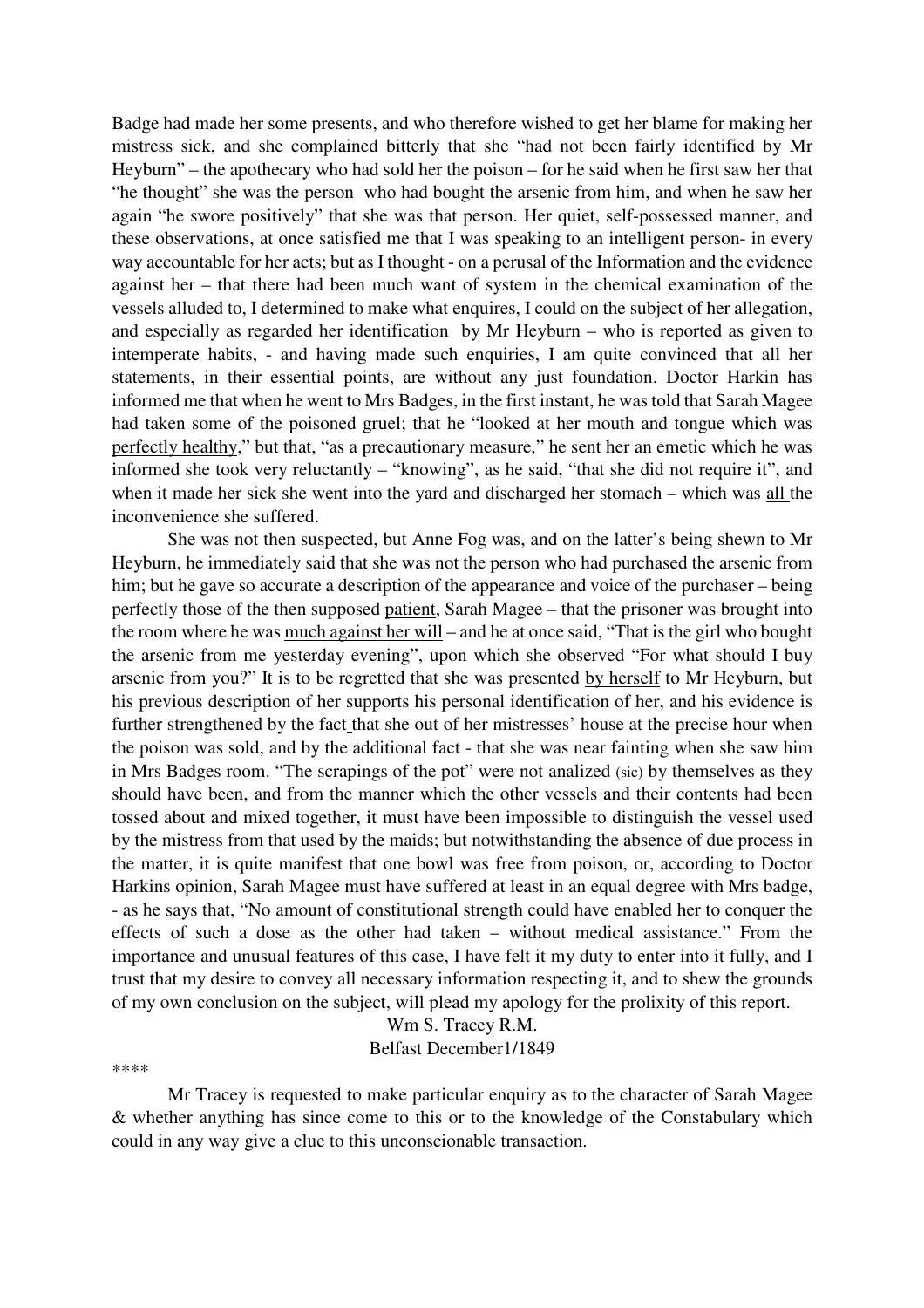Can any reason be now even assigned why the prisoner should have endeavoured to murder Mrs Badge & did she live on good terms with her mistress – It further appears from evidence that a concealment took place on the part of the Prisoner, who threw some of the poisoned gruel to the dog for no apparent reason, locked up the bowls, & pot containing the poison in a drawer, the key of which she gave to one of the principal witnesses against her, readily obeying all Instructions, & showing much concern about her mistress.

 It should be ascertained from the medical men who have signed her memorial, whether her "mental incapacity," "weakness of mind" & defective intellect were so glaring a nature as to render her irresponsible for her actions, it is rather strange that Peter Magn should have put out as a servant a daughter, whom he now states to have been incapable of judging for herself.

 If the convict was ever before in service with any other family, enquiries should be made, whether she at all appeared to be imbecilic & idiotic, altho' it may be perfectly correct that the prisoners is a person of weak intellect, it must satisfactorily proved that she is incapable of s discriminating between right and wrong in order to establish that as a plea for favourable consideration of her case.

*initialled* 22/11/49

W. Tracey Es *R.M.*  Belfast

### \*\*\*\*\*

5.

*Signed along the side* W. Hutchens 23/11 1849

I John McGowan MD do solemnly and sincerely declare that I have seen and examined Sarah Magn as to her state of mind and find her a person of nervous temperament but quite capable of discriminating between right & wrong. She seems to be a person oof much simplicity of character, but not devoid of intellect. Whether these defects of character may [ ] her to the extension of His Excellency's clemency I shall not presume to say and I make "this solemn declaration, conscientiously believing the same to be true, and by virtue of the Provisions of the Act &c &c &c

# John McGowan MD

\*\*\*\*\*

Declared before me this  $22<sup>nd</sup>$  day of November 1849 at Carrickfergus Edward Brown [ ] County of Antrim

R. November 20<sup>th</sup> 1849

Sir,

6.

I was directed by the Lord  $L^t$  to transmit herewith an application received in behalf of Sarah Magee, Prisoner in the Gaol of Carrickfergus, & to draw your particular attention to the statements made therein as to her being a person of weak intellect.

 His Excellency being desirous to obtain a full & specific statement as to the correctness of these allegations, I have to request that you will carefully examine this Convict, report whether in your opinion she is capable of discerning between right & wrong, or whether from your own observations her state of mind is such, as would render her a proper object of mercy.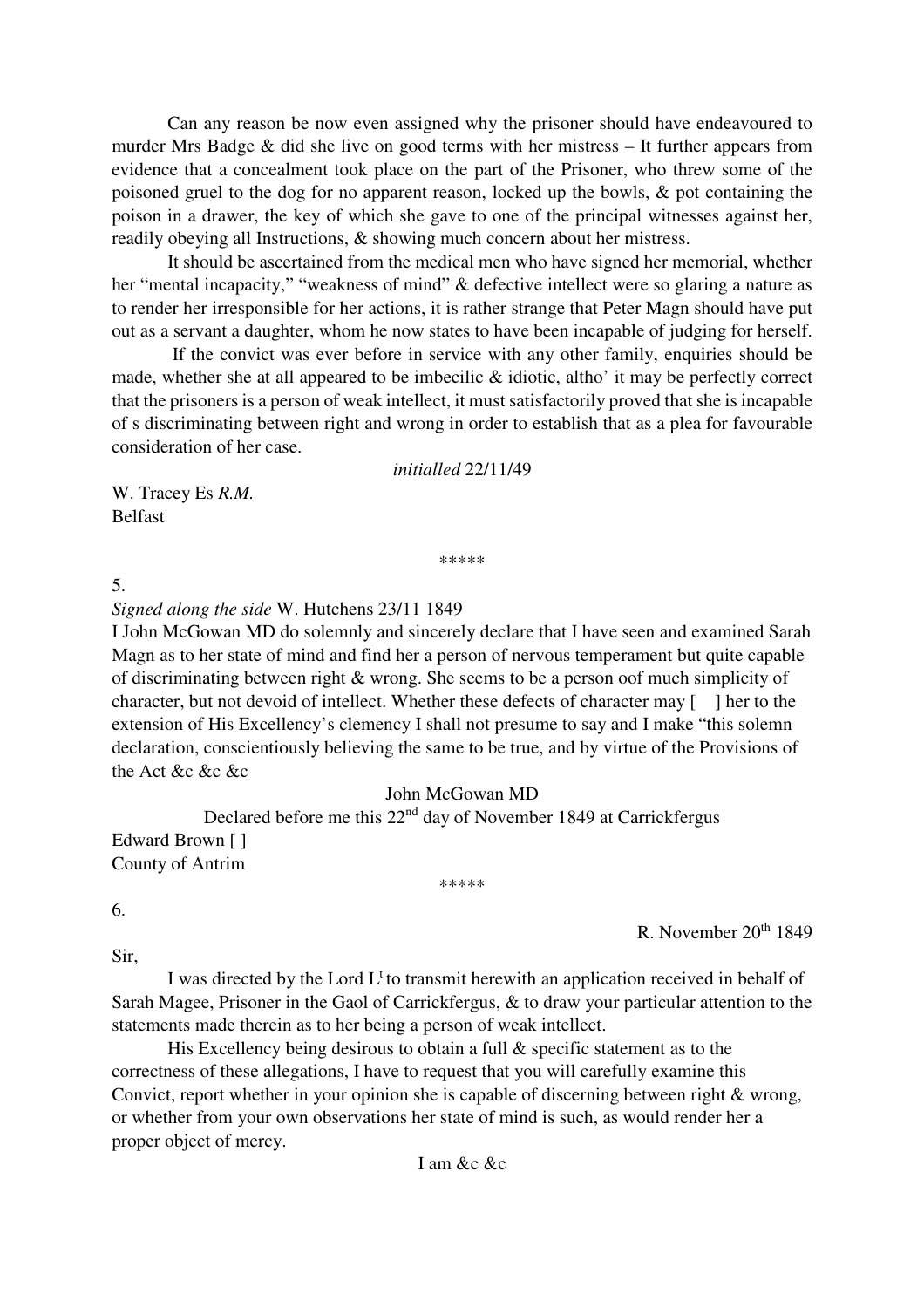The medical Attendant of the Gaol at Carrickfergus.

### \*\*\*\*\*

# 7.  *Signed along the side* W. Hutchens ?/ 9/1849

Carrickfergus Gaol 16 September 1849

Sir,

 I beg to inform you, that I have this day received the Warrant concerning the Sentence passed on Sarah Magee to Transportation for Life.

I have the honour to be Sir Your most Ob<sup>t</sup> Servant Rob<sup>t</sup> Forbes Gov

To The Under Secretary Castle Dublin

\*\*\*\*\*

8. *Signed along the side* W. Hutchens 11/9 1849

> Carrickfergus Gaol 16 September 1849

Sir,

In answer to yours of yesterday's date, I beg to say, that I have not received the Commutation of Sarah Magee's Sentence, and consequently was unable to send her forward with other females Convicts on the 13<sup>th</sup> inst. and the Constabulary could not defer the removal.

I have the honour to be

Sir

Your most Ob<sup>t</sup> & very humble Servant

Rob<sup>t</sup> Forbes Gov

To The Under Secretary Castle Dublin

\*\*\*\*\*

9

*Signed along the side* W. Hutchens Nov 1849

To His Excellency George William Frederick Earl of Clarendon, Lord Lieutenant General and General Governor of Ireland-

The Humble petition of Peter Magee of Magheralin in the County of Down. Humbly Shewth

 That petitioner's daughter Sarah Magee aged 15 years at the Assizes held at Carrickfergus in the County of Antrim in the month of July last was held for an attempt to poison one Mrs badge, her mistress of which offence she was convicted and sentenced to transportation for life.

*To*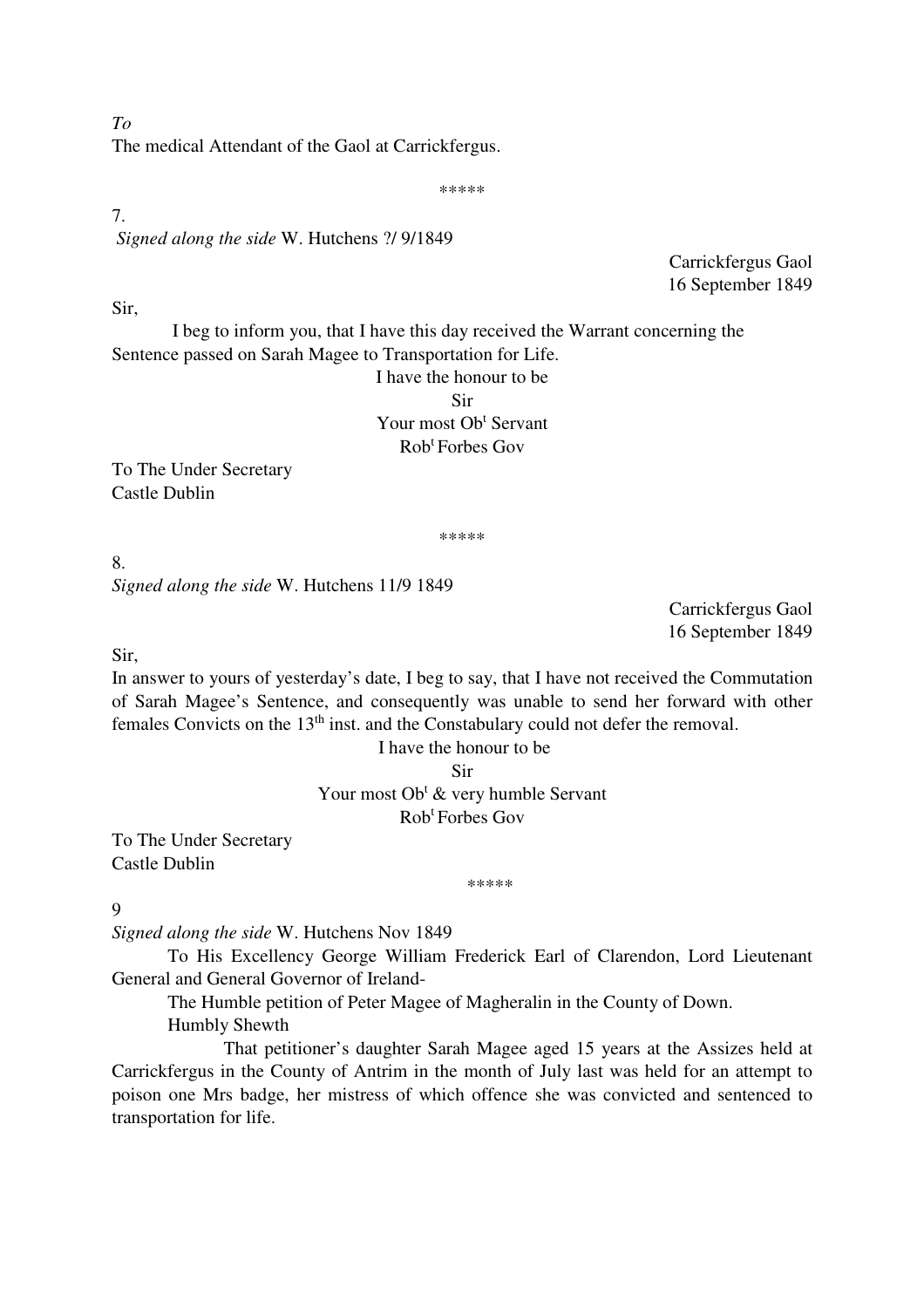That up till the time of this charge being made against your petitioner's daughter she always bore a good character for proof of which your petitioner refers your Excellency to the certificate attached.

 That your petitioner's daughter (although it was not proved upon her trial) has always been considered by those who know her to be of a very weak mind; indeed she is generally considered to be of so weak a mind that she is not capable of acting for herself –

That your Petitioner is a man of weak body and has an aged wife who has been for many years confined to bed and whom he fears if she was aware of this transaction (which she is not) would be hastened to her grave.

Your petitioner knows not whether his unfortunate daughter was guilty of the crime of which she was convicted save by the verdict of the Jury that tried her.

 May it please your Excellency to spare your petitioner's unfortunate daughter by ordering her discharge or a commutation of her sentence, and thereby preserve the life of her poor mother, and your petitioner as in duty bound will ever pray.

Peter Magee

Magheralin 7<sup>th</sup> Nov<sup>r</sup> 1849

\*\*\*\*\*\*

We the undersigned do hereby certify that we have for many years known Sarah Magee named in the annexed petition, and have always considered her to be of good character, but of very weak mind, and we recommend her to the merciful consideration of His Excellency the Lord Lieutenant.

Date 7<sup>th</sup> November 1849

I have known Peter Magee for several years as a quiet reputable man

of the facts as regard his daughter's mental incapacity I know nothing.

*Signature* J.P. Co. Down

I have known Peter Magee's daughter 9 years I considered her a girl of weak mind John [M….y] Surg.

I know John [M...y] Surgeon who has given the above testimony to Sarah Magee's weakness of mind & place every dependence on his statement. W Edward Maginn Curate of Magheralin

I have heard from my neighbours that the said Sarah Magee is of weak mind & scarcely to be considered a responsible being but cannot certify it of my own knowledge. Boughy Wm Dolling Rector of Maralin

I know Sarah Magee the person mentioned on the accompanying memorial, and believe her to be a person of weak mind. Patrick McKey P.P. Magheralin, [?Bermond …….] P.P. Kilbroney, John Irwin C.C.

I have visited Sarah Magee when sick sometime before going to Belfast to live. I asked her state of mind of her parents. They said not right which confirmed the opinion that I had formed from her countenance that she was of defective intellect. Rob<sup>t</sup> Bell Surg<sup>n</sup> V.Liet. &c

From the foregoing certificates I am quite satisfied of the truth of this petition.

Holt Waring Dean of Dunmore Maningstown 17 Nov<sup>r</sup> 49

I have no doubt from the above certificate of our medical man Doctor Ball that Sarah Magee is of weak intellect I have every confidence in his judgement & veracity. W. P. ..stone Curate of Shankill Surgeon 17 Nov<sup>r</sup> 1849.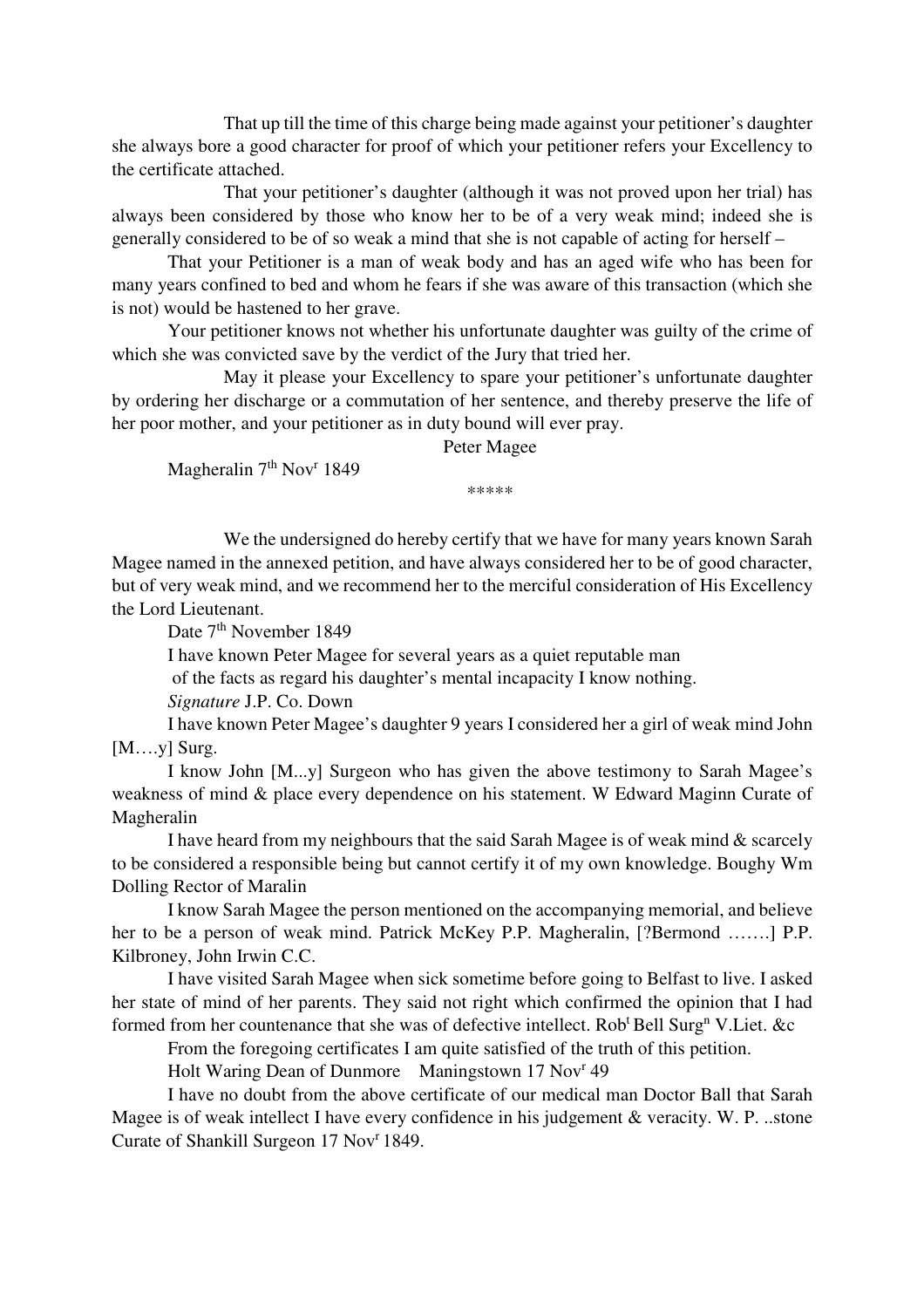#### \*\*\*\*\*

### 10 *Signed along the side* W. Hutchens Nov 1849

## Greenlanes Clontarf Sept 7<sup>th</sup> /49

Sir

 I have the honour to enclose for the consideration of His Excellency The Lord Lieutenant, a copy of my notes of the evidence, given upon the trial of Sarah Magee now a prisoner in this Gaol of the County of Antrim who was convicted before me at the last Assizes of administering poison to her mistress Catherine Badge with intent to murder her and also the recommendation of the Jury in her favor – It did certainly appear a very unaccountable crime to me – considering her youth  $\&$  character  $\&$  the absence of any apparent motive. I impressed upon the Jury the obligation not to convict unless they were convinced of her guilt & the possibility that Mr Heyburn might be mistaken as to the person – but they after some time taken for consideration found her guilty accompanying their verdict with the enclosed recommendation. I cannot say that on careful reflection & consideration of this case since, I see any reason to doubt the justice & propriety of the verdict – But I did think it a fit case not to pronounce, sentence of death, accordingly I directed sentence of death to be recorded, & told the prisoner that I should lay the facts of her case before His Excellency who only, could remit the sentence of the law & capital punishment, that, if he should think it right so to do, yet her heinous crime could not pass without heavy punishment, & that I could hold no hope to her of any commutation short of Transportation for Life.

I of course do not mean to suggest a measure or presume to name a limit for the punishment for which the recorded sentence is to be commuted that being a matter entirely for His Excellency's discretion  $\&$  judgement – upon the facts disclosed on the evidence,  $\&$  the recommendation of the Jury which I have the honor to transmit for the purpose.

> I have the honor to be Sir Your Obed<sup>t</sup> Serv<sup>t</sup> L Perrin

To Tho<sup>s</sup> N. Redington Esq<sup>r</sup> &c &c &c

\*\*\*\*\*

11 Copy note of evidence

Sarah Magee indicted that the  $3<sup>rd</sup>$  April last feloniously wilfully and of malice af<sup>n</sup> th<sup>o</sup> did administer to Catherine Badge ten grains of a certain deadly poison to wit arsenic knowing same to be with intent then and the to commit the crime of murder &c

1<sup>st</sup> Witness Catherine Badge; On 3<sup>rd</sup> April prisoner had been in my service 7 weeks past I had a child 6 months old; in the evening she asked to go for candles I said I wanted none she then asked to go for soap and I let her go and gave her money to buy it & told her to go to shop in Mill Street this was between 7  $\&$  8 in the evening she staid about  $\frac{3}{4}$  of an hour out; on her return asked did I think her long, I asked why she staid so long she said she was delayed in the shop X ; asked was I going to make gruel I said no I did not care for it and would give her some bread; she said do mam you are nursing and the baby may annoy you during the night, I told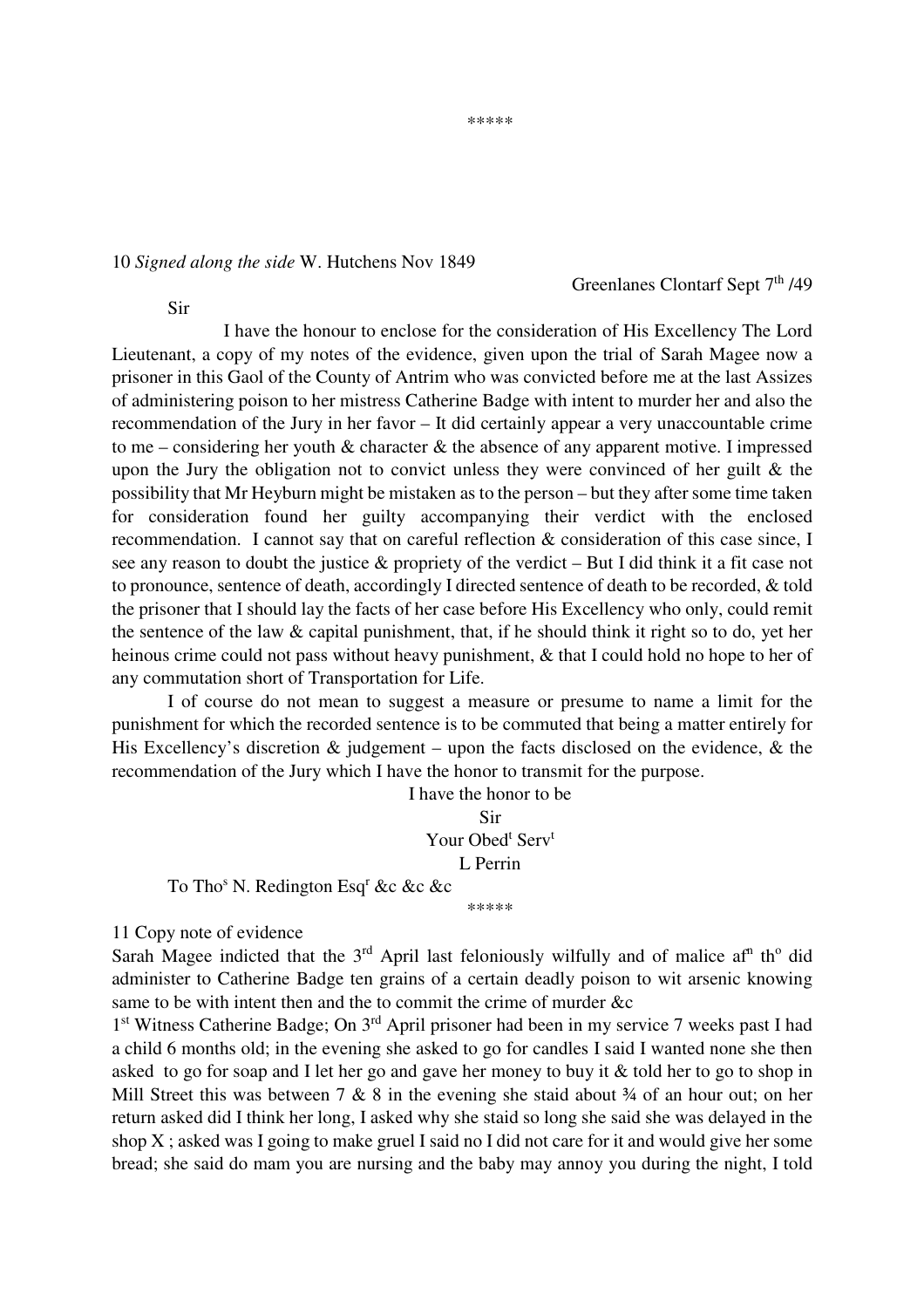her to get meal and make some when she went into, where, I kept the meal got some in a bowl and went down stairs, in some time returned with two bowls of gruel she placed them on the opposite sides of the table – she put a chair next one and sat down next the other herself she had the baby on her knee I sat on the vacant chair; she got a teacup and took some out of my bowl for the child I asked her why she did not take out of her own bowl she said it was too hot, she was feeding the child who rejected it I took about1/2 the bowl my stomach got affected I asked why the gruel had such a bad taste she said she made it in a pot in which fish had been boiled, that she did not know anything about it till it was too late, my stomach turned, I was obliged to go into bedroom retched – the baby remained with prisoner, in about  $\frac{1}{4}$  of an hour the baby became very sick throwing up the prisoner gave the bowl to the dog on the floor which lapped the contents dog vomited don't know what became of the other one bowl went upstairs and was sick again in the same way and then sent for Dr Harken I was very ill can't express, was three weeks ill.

(note alongside – X this witness said was a question prisoner who was a stranger in Belfast often asked, when coming in from a message)

**Cross examined** was on the sofa when the Dr came got this girl from the country had given her presents she was in the habit of feeding the child, had let her go to see her friends some days before had made presents to a former servant Foy missed blanket complained of Foy got it back breakfasted late 12  $O<sup>ck</sup>$  had tea between 4 & 5 p.m. prisoner was unacquainted with town. Miss Gribben Mr & Mrs Walter Mr & Mrs Gilman Ann Foy & two men lodgers resided in the town prisoner appeared kind in disposition and conduct.

**2 nd Witness;** Ian Gilman lodged in house with Mrs Badge saw her supping a bowl of gruel & prisoner in the room Mrs Badge was seized ill with pain in the right side put her hand on her stomach I saw the dog vomit Mrs Badge came up to my room I saw nothing wrong with her then she went down the girl called me and I went down she was very ill prisoner was there, Mrs B screamed out, said she had got Julep the infant was screaming, I saw prisoner take the bowl then and give it to the dog; the dog vomiting; did not see the dog vomit the  $1<sup>st</sup>$  time I was in the room; the prisoner appeared to be much concerned for her mistress Dr Harken ordered Mrs Badge to be put to bed prisoner threw ashes on the dogs vomit, the wet was cleaned away by her Dr Harken scraped took up a small portion of the dogs vomit in one of the bowls and a pot were locked up in a small cupboard in the drawing room by the prisoner who gave me the keys which I kept 'till ½ past 6 next morning I placed them under Mrs Badges pillow I returned in the forenoon  $\&$  found the keys in the same position I took them and kept them in my possession till Thursday about eleven when 'twas opened the bowls and pot were taken but scraped the pot was scraped into the bowl by Baxter police constable who took the bowls away in the same state unwashed.

**Cross;** now said that Dr Harken directed the vomit to be taken up and that prisoner did so & put it in one of the bowls (asked as to Cholera and its prevalence) 'twas the prisoner told witness Mrs Badge was ill Mrs Badge came up to my room to look at some pictures after the 1<sup>st</sup> illness they were bowls of this size and were put into the cupboard by Dr Harkens direction by prisoner.

**Third witness** Margaret Gribben Mrs Gilman gave me the keys at 10 a.m. (5) sharp I kept them an hour & returned then to her I did not open the cupboard; the morning she was going to the court house she left the keys with me till she returned.

**Cross**: I was not at court house I saw no cupboard opened that day.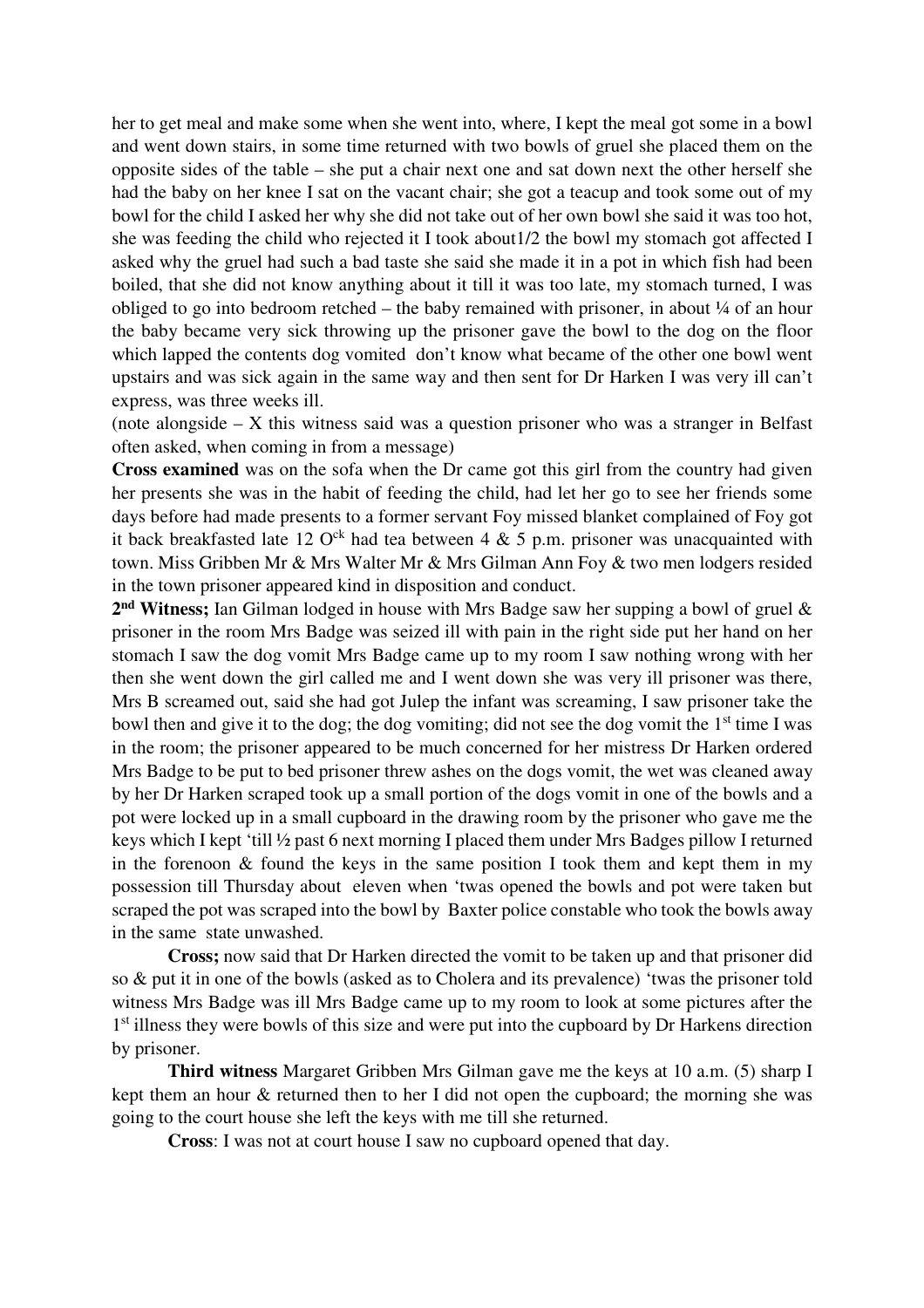**Fourth witness** Anne Foy was in Mrs Walsh's employment, there was a common kitchen saw prisoner there she asked me could she get some gruel made, & I said she could, she put the pot on the fire and immediately after I went upstairs about my business I returned in about ½ an hour prisoner was at the fire making gruel, when twas made she brought the pot and two bowls into the scullery she remained 4 or 5 minutes, she brought the bowls laid them on the table, she continued for a minute before she lifted the left hand bowl and then she took the bowls and brought them upstairs, both nearly full of gruel, the pot remained in the scullery 'twas Mrs Walshe's there had been no fish boiled in that pot for a week or ten days before I had the charge of it 'twas clean, at the time prisoner got it, to boil the gruel.

**Cross:** near an hour after Mrs Walsh put some water into it in scullery witness knows nothing more about the pot.

**Fifth witness** Alexander Harken M.D. visited Mrs Badge on third of April found her in great debility cold extremities sunk eyes as if in collapse quick small pulse appearance of approaching death vomiting and purging threw up everything that was administered retched frequently my opinion is that she was suffering from irritative poison she was unwell for a fortnight getting better every day saw vomited matter on the floor covered with cinders I ordered it to be collected and placed in the bowls which I directed to be locked up I sent the prisoner for the pot which she brought and I ordered them all to be locked up together. I got two bowls from Baxter and brought them to Doctor Hodges.

**Cross:** prisoner appeared anxious about her mistress obeyed my directions readily brought up the pot quickly made no delay the marks of a spoon at the bottom partially scraped it did not appear to have been wiped.

**Sixth witness** Wm Baxter saw Mrs Gilman open the press; put the scrapings of the pot into one bowl in which there appeared to have been gruel and into the other pot some mixture having the appearance of gruel. I marked the bowls and gave them to Dr Harken without delay.

**Seventh witness** Wm Hayburn I keep a shop in Mill Street about 7 p.m. 3<sup>rd</sup> April prisoner came into it, she asked for 1d worth of arsenic for her master to kill vermin I asked his name she said Samuel Riddle 21 Hammil Street; gave her name Anne Corbet, I gave her 1 & ½ drachms of arsenic for 1d.

**Eighth witness**: John Frederick Hodges Physician & chemist got 4 vessels from Baxter a table spoon full oof gruel 3 tablespoon fulls of mixture of potatoes skins & gruel in No 1 there was arsenic in No 2 arsenic in larger quantities -at least 2 grains there was a mere trace in the others 5 gains would destroy life.

For defence First witness Th<sup>s</sup> Brown lives at Magheralin about 11 miles from Belfast is a neighbour of prisoner's father has known them long she is a girl of good character her family respectable she was particularly kind to children she was some time in my service

**2 nd witness** James Magee has known prisoner & her family her character generally good & fond of children

**Verdict** Guilty L. Perrin

### **Recommendation of Jury**

We strongly recommend the prisoner to the merciful consideration of the court from her youth and previous good character.

John W Campbell, Hayh Davidson, Thomas Adams, John Huey, Arch<sup>d</sup> Black, Andrew Martin, Robert Huey, [Bristour M…], John Gardner, William Watson, James Huey John Watson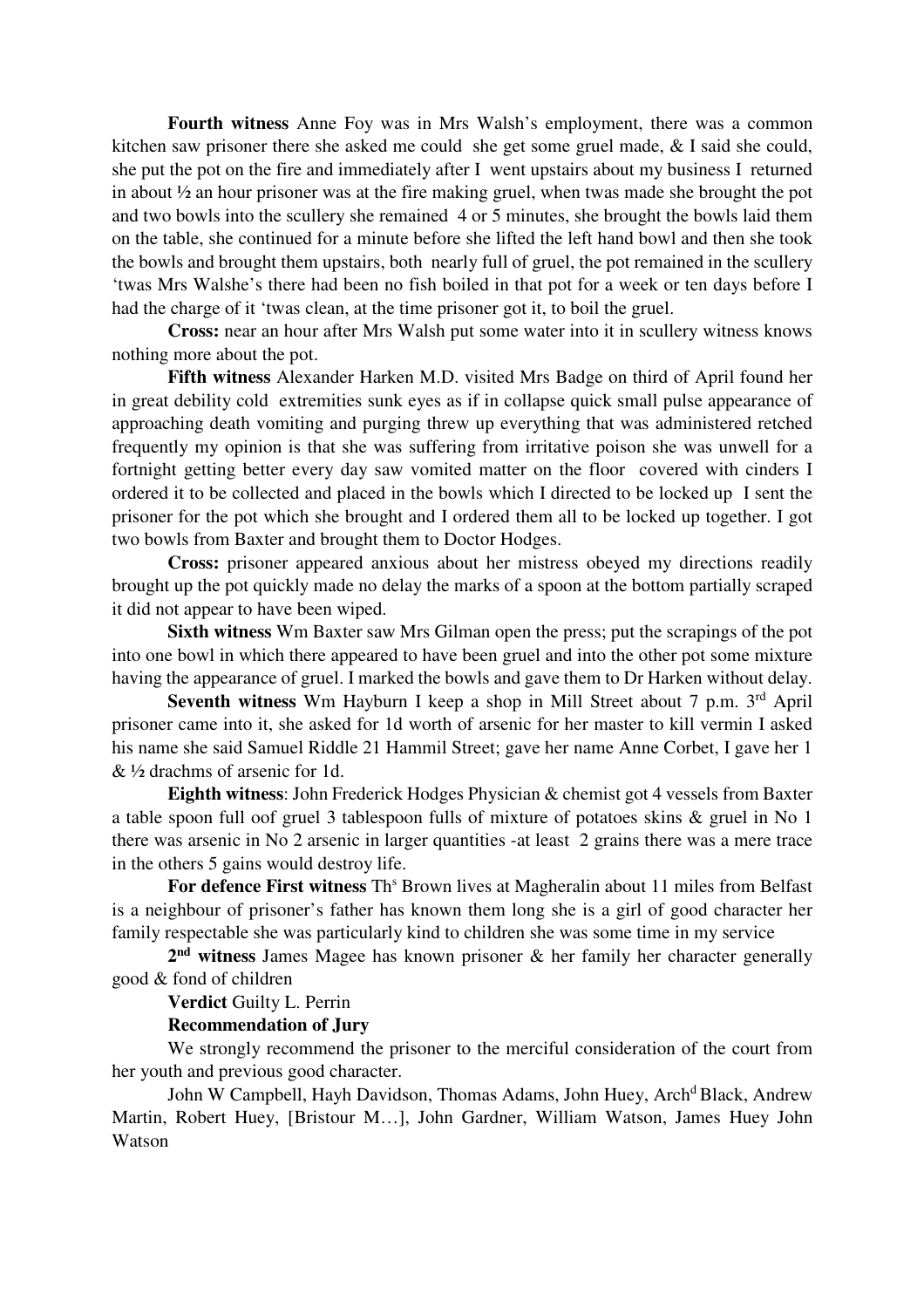## **INFORMATION REQUIRED IN THE CASE OF ANNEXED PRISONER**.

**Name** Sarah Magee **Age** 18 **When committed** 28 April 1849 **When convicted of offence** 27 July 1849 **Tried before whom, and sentence**. The Right Humble Justice Perrin Death Recorded **Conduct in Gaol** Very good

**Previous character and circumstances and if before convicted**. So far as I can learn her character was very good – up to the time of the unhappy occurrence, for which she is now under sentence. She appears to be a person of rather weak mind, and evidently very inexperienced. She was never in prison before.

**Health** Good.

\*\*\*\*\*

To His Excellency Lord Clarendon Lord Lieutenant General & General Governor, of Ireland

The humble application of Peter Magee, of Magheralin, in the  $C<sup>ty</sup>$  of Down, most humbly and most respectfully prays & supplicates.

Whereas Sarah Magee, daughter of Your Excellency's most humble applicant, was tried at the last Assizes held at Carricfergus City Antrim, and found guilty of administering poison, to one Mrs Badge, of Belfast, for which she was sentenced to transportation for life.

That inasmuch as the Jury in, returning their Verdict, recommended the prisoner to merciful consideration, from her good character, together with the fact of the said Sarah Magee, being of weak & imbecilic mind, as well as oof her youth, being only 15 years of age, and had no malicious motive whatever towards her Mrs with whom she had only lived seven weeks.

That ever since the unfortunate circumstance, the wife of Your Excellency's humble applicant, has became seriously and dangerously affected, and likely to go deranged herself, at hearing of the sentence pronounced upon her unfortunate and only daughter.

Appl<sup>ct</sup> therefore prays that Your Excellency of Your accustomed Goodness will be most graciously pleased to take into favourable consideration the peculiar fact of his daughter having also aberrations of mind; together with the much more happy circumstance of the said Mrs Badge, in her perfect health, and has no desire whatever that the unfortunate girl should be visited with any vindictive punishment, whatever.

Your Excellency's very humble applicant therefore, by reason of the premises, as well as oof - Your Excellency's wanted Goodness, humbly but confidently hopes, that you will be graciously pleased to take the case under Your Excellency's very humane and favourable consideration, fondly hoping that, Your Excellency will deign to either – benignantly vouchsafe pardon; or otherwise commute the simple & unfortunate girl's sentence, to whatever term of imprisonment Your Excellency of your kind clemency may think proper, and Your Excellency's very humble applicant

> as in duty bound shall ever pray Peter Magee

Of the merits of the girls case I know nothing as she was fourteen miles from where the offense was committed But I have known her father Peter Magee for several years as a quiet honest peaceable man.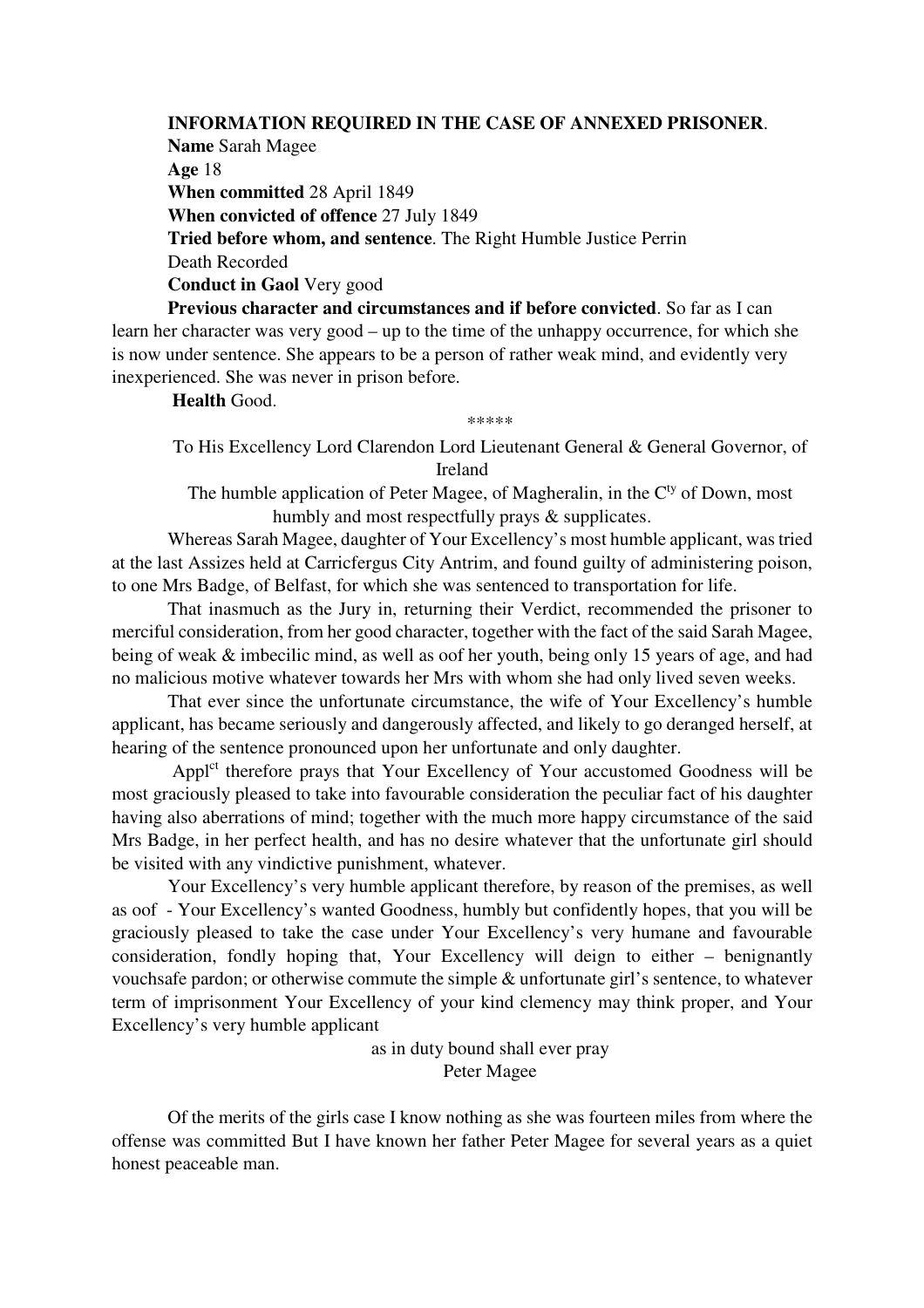Robert Dolling J.P. Down Magheralin I believe the statement above to be true. Boughey Wm Dolling Rector of Magheralin.

We know the contents of the foregoing statement & application to be True & have known the said Sarah Magee from her infancy.

Th<sup>s</sup> Brown Maheralin James Magee Magheralin I have reason to believe the foregoing statement to be true John [?Mavey] surg M. officer to the Board of health Maralin I believe that the above statement is true & that it's a case of great distress to her honest quiet and industrious family with whom I have been intimately acquainted for eleven years.

Rob<sup>t</sup> Bell Surgeon & L.A. Obstit<sup>n</sup> &c &c

Since the writing of the above your poor applicants wife lyes in the most imminent danger as her life is despaired of. But hearing that the case is under your excellency's consideration she fondly cheryhes (sic) the hope; that, from the memorable words used by the learned Judge who pronounced Sentence, stating that it was the most unaccountable transaction which ever came before him. The unfortunate but honest Peter Magee who has a large helpless & forlorn family & knowing that the life of his frantick (sic) wife is in your Excellency's power implores an answer at your Excellency's convenience & any commutation on the subject will be kindly & with intense anxiety attended to at no [ 90]? Hereuls Belfast.

Cornelius [..min] B.B.

Direct to James Magee Esq as above

Antrim

\*\*\*\*\*

M 45 49 Sarah Magee Administering poison Death recorded Committed 28 April 49 Convicted 29 July 49 Report of L Perrin annexed September 10/49 Sept 11/49 Commute to transportation for life  $\Gamma$ Warrant for Judge & Peter Magee inf<sup>d</sup>. Sept 11/49 Further application anx. Let the law take its course Dec 3 1849  $C. 24/12.1849$ I. Peter Magee inf<sup>d</sup> II. Inspector General to remove the convict to Grange Gorman III. Mr Synott to receive her, & include her name in the warrant IV. Governor of Carrickfergus Gaol J.W. Burke